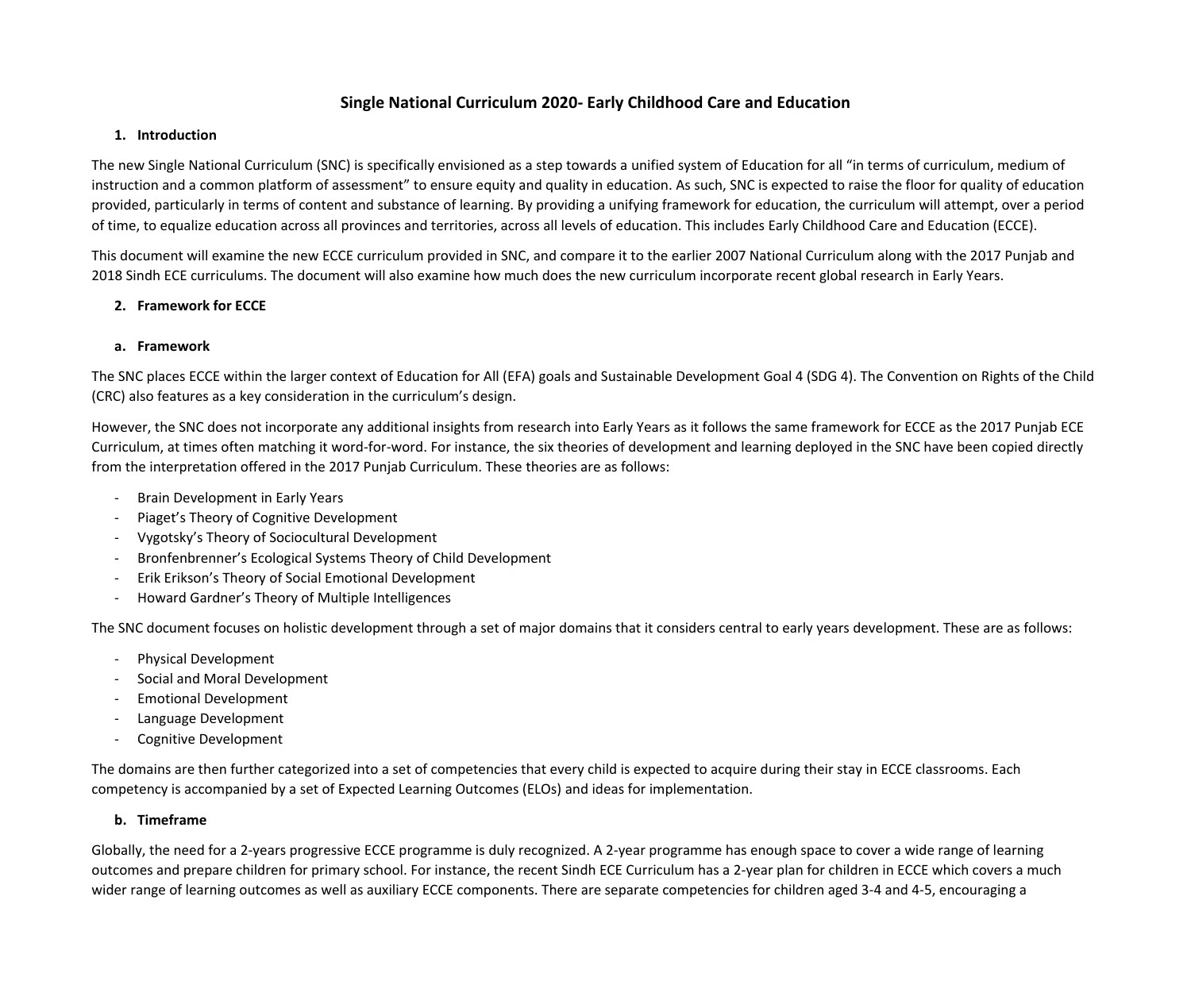continuous updating of learning outcomes as children progress further into schooling. It allows for children to be part of an extended early years school system to ensure their familiarity and preparedness for future education while also allowing for teachers/service-providers to track their progress effectively.

While the SNC also recognizes the need for a 2-year programme, it does not explicitly specify it as mandatory. The curriculum is designed in a way to allow for both options (1 and 2 years) as per need. This method is understandable given the resource constraint some sub-regions face in providing ECCE for 2-years. However, it is possible that this might not raise the floor for ECCE learning across Pakistan, as some are allowed the option of just a 1-year ECE programme.

#### **c. Executive Function**

While the SNC covers a wide range of competencies and key learning areas for ECE, there is one noticeable omission— **executive function**. Recent studies demonstrate that executive function is a key part of early years growth and is crucial to child development and positive outcomes later on. There is no competency, learning outcome, or even a mention of executive function related skills including cognitive control, self-regulation, and work memory etc. Nor do any of the ELOs for other domains provide any specific step suited for the development of executive function skills in children. This is an important omission considering the theories the SNC curriculum builds upon do focus on these skills as does recent research, including that from Harvard's Center on the Developing Child.

Similarly, globally developed tools for early years assessment including MELQO and IDELA have specifically developed categories for executive function. For instance, a 2018 [systems research study](http://itacec.org/document/2020/8/ELP_Brief.pdf) on early years learning in Punjab adapted the global MELQO tools for localized adaptation and assessed 650+ children for various domains including executive function. The study found out major gaps in executive function learning for children.

# **d. Play-based learning and Parental Involvement**

Closely related to the acquisition of executive function skills is the concept of play-based learning. As updated research [shows,](https://www.unicef.org/sites/default/files/2018-12/UNICEF-Lego-Foundation-Learning-through-Play.pdf) play-based learning is *meaningful, iterative, joyful, socially interactive, and actively engaging* for children which enables the development of a wide range of skills. It starts at home but is ultimately built upon at the school, inside ECE classrooms. Moreover, it is highly recommended that play-based learning is not viewed as an isolated side-activity, but through a systems-lens where governments and schools develop it into a holistic, unified learning approach situated at the center of child development.

While the SNC does include play as component of its plan and suggests play-based activities in its implementation suggestions for various ELOs, it does not provide any coherent framework for how, and if, play-based learning is to be undertaken at a large-scale, systematic level. The document cites Bennet's 1997 research on early learning without adding anything from recent years. There is also a mention of low-cost, waste materials for play but no concomitant instructions for classroom settings and teacher training that deal with how to create enabling environments for play. It is possible that play-based learning, as a particular mode of pedagogy, is not necessarily a key priority area for the SNC. Like other components, the interpretation for play-based learning is taken directly from the 2017 Punjab curriculum, with no update.

Relatedly, there is no comprehensive plan and/or suggestive framework for involving parents in ECCE. While individual competencies and SLOs do involve parental engagement in a limited capacity, the document itself does not prioritize parental involvement and home-learning as a key component of early years learning. This is particularly a drawback in the post-COVID-19 situation, as school closures have underlined the importance of parental involvement in ensuring effective development outcomes for children. As the Human Capital Project and other researches show, there is a high possibility of human capital being

Going forward, planning for ECCE will have to incorporate play-based learning and parental involvement. There are also examples from civil society in Pakistan on how to design curriculums/learning plans involving play-based learning and how to engage parents.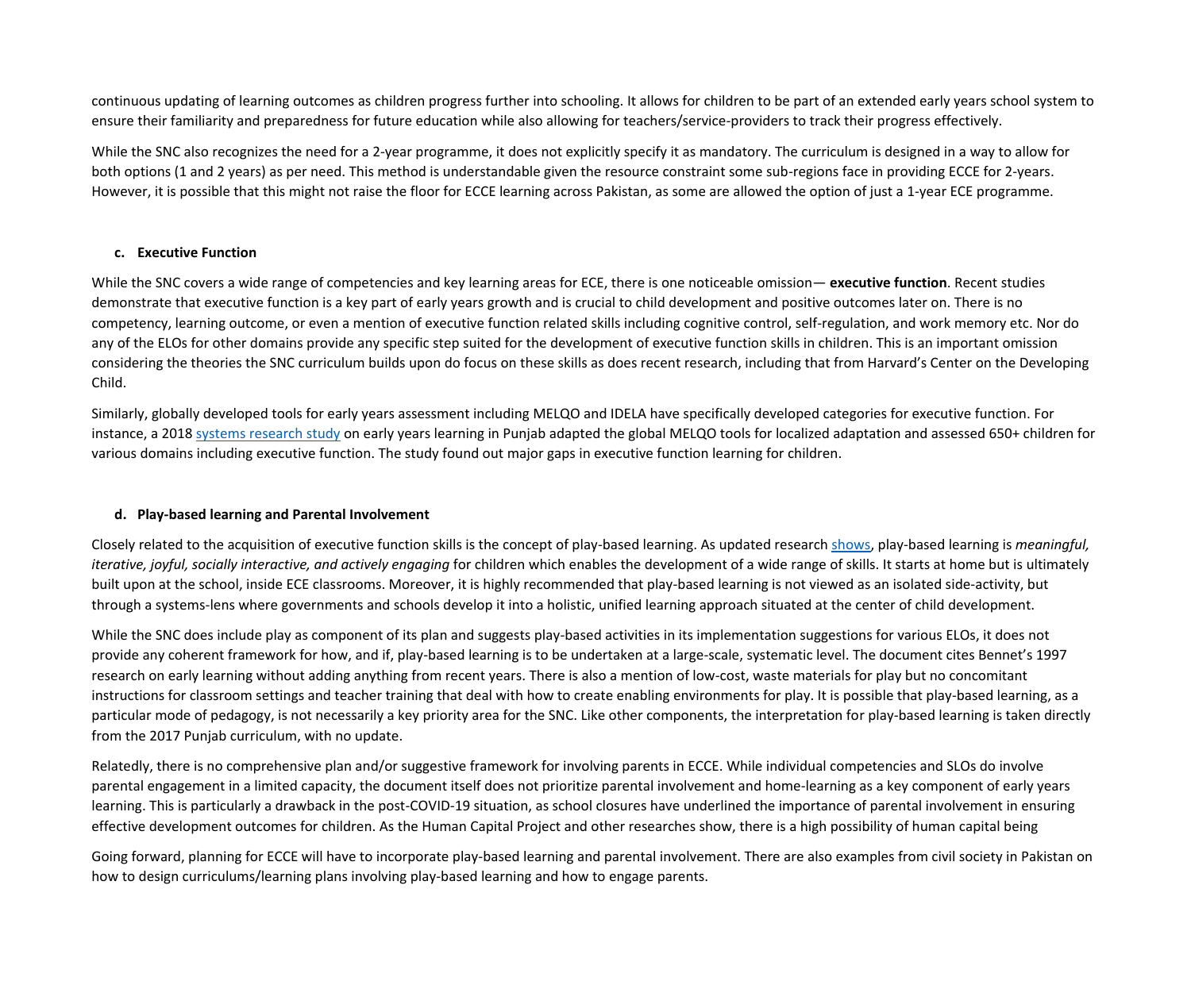#### **e. Nurturing and Child Protection**

As more and more [data](https://data.unicef.org/resources/dataset/child-protection-data/) highlights the vulnerabilities young children face, it is important for education systems to explicitly identify child protection as a priority area. Similarly, child care and nurturing outside of school—equally important with regards to emotional growth, health and learning—has to be acknowledged as a fundamental component of a good ECCE program design. The SNC can serve as a good repository of the government's view on this and the planning framework they envision for this component.

The Health, Hygiene and Safety domain provides multiple SLOs relevant to child safety including environmental safety and child security. However, there are limitations to how far SNC has achieved this. The document itself does not mention child protection as a systematic process that involves caregivers, schools, and teachers. Furthermore, as is the case with parental involvement, there are no instructions for how nurturing and child care. On the other hand, nurturing appears as a major priority area in Sindh's ECCE curriculum.

## **f. Inclusive Education**

Inclusive Education has become a key priority area globally, particularly after the 2015 declaration of the SDGs. The theme for this year's Global Education Monitoring Report (GEMR) was 'Inclusion'. Pakistan itself has actively recognized the importance of inclusive education. Efforts are underway to ensure that the school systems are as inclusive as possible. There is also a growing recognition of the multiple dimensions of inclusion— ability, gender, ethnicity, religion, socioeconomic background, refugee status etc.

Within that context, the SNC highlights ways in which this can be achieved. For instance, in multiple ELOs, the SNC updates and improves the language of earlier curriculums by making them as inclusive for other religions as possible (as recorded in the next section). Particularly noteworthy is the second competency within the Personal, Social, and Emotional Development which encourages collaboration with others regardless of "any differences, such as, in gender, ability, culture, language and ethnicity."

Similarly, in guidelines for learning materials development, SNC implores the developers to ensure that in the stories within the curriculum, minority characters (or differently abled) including girls are given agency and are seen taking initiative on their own. It asks developers to reconsider if there are stereotypical gender roles within the stories.

Nonetheless, one of the key dimensions of IE—integrated education for children with disabilities (CWDs)—is noticeably absent from SNC. Despite Pakistan's commitments to SDG 4, including its 4.8 subgoal on inclusion, the curriculum does not deal with disability in early years in any systematic method. There is no information that can be gleaned from the document in either the competencies, teacher training, or classroom environment that would showcase government's implementation plan for ensuring that CWDs in early years are provided quality education. This is despite the recent efforts by the governments in the provinces to update their sector plans and education policies to ensure inclusion.

## **g. Learning Environments**

The SNC has a detailed section on creating positive and conducive learning environments in classroom, required competencies for ECCE teachers, and guidelines for learning materials development. This section is taken verbatim from the 2017 Punjab Curriculum. The section contains instructions and guidelines on:

- Creation on dedicated Learning Corners (GOSHAY) in classrooms such as:
	- i. Language Corner
	- ii. Library Corner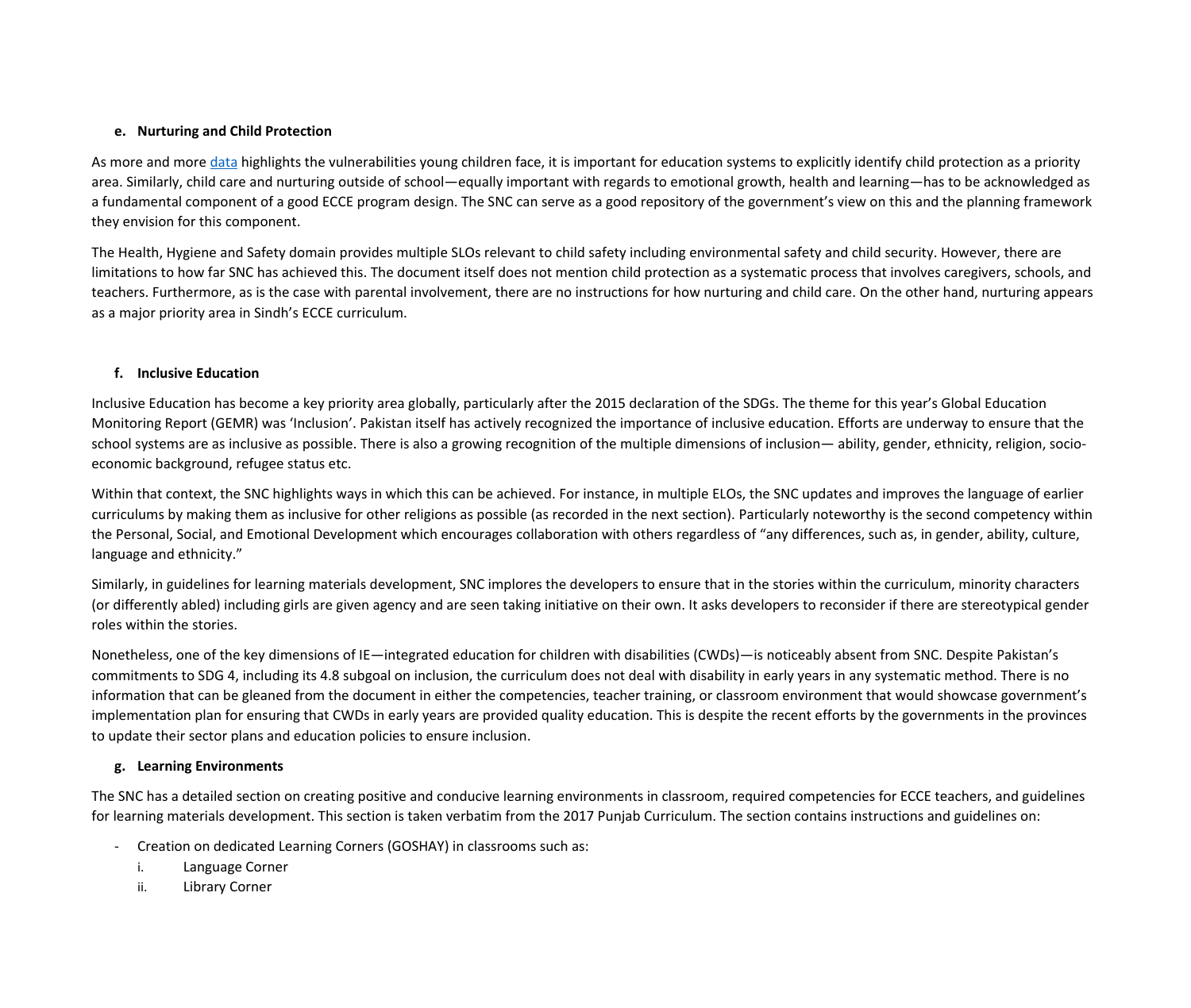- iii. Art Corner
- iv. Math Corner
- v. Science Corner
- vi. Home Corner
- Daily Routine for ECE Classrooms
- Guidelines for developing criterion of assessment including recordkeeping, progress tracking, and portfolio for children
- Key Competencies for ECCE teachers
- Guidelines for creating learning materials and teacher's guide book

However, aside from the implementation of the teacher's guide, the section does not provide any detailed steps or mechanisms for how to undertake all the instructions provided. Moreover, the section does not include any new insights gained from the implementation experience of provinces, particularly Punjab and Sindh. This effectively sidelines any possible learnings that could've been gleaned from ECCE service-provision already in place by the government. Additionally, the curriculum does not provide any additional instructions for how non-government service-providers are to incorporate these instructions into their ECCE systems.

# **h. Medium of Instruction and Localization**

SNC upgrades over previous curriculums with regards to mother tongue. The language and literacy competencies are explicitly specified to be taught in the child's mother tongue, with gradual transition into Urdu and English. However, in its larger framework, the SNC still prioritizes Urdu and English as the language a child has to eventually shift towards. When it comes to writing and recognizing text, there is no explicit instruction to use mother language. The only options provided for are English and Urdu. The global importance of English and the national importance of Urdu as a mode of communication makes this prioritization seem reasonable. Nevertheless, this seems to be incoherent with the global consensus on the important of mother tongue in aiding child development in early years.

There are also no coordinated instructions for material development in mother tongue/local languages to be used for teaching. There is, however, clear instructions on printing teaching materials in Urdu. Similarly, the process of localization of the material is left up to the teachers without any concomitant instructions/guidelines on how to undertake this. It is possible that this process would lead to wide divergences in the overall teaching of ECCE and thus affect standards of learning dependent on resources, time, and provider capacities.

# **i. Intersectoral Coordination**

There is an increased element of multi-dimensionality in ECCE as multiple sectors come together to provide the best care for children. This would necessitate active engagement from multiple stakeholders including health and nutrition service-providers, civil society, policy researchers, and international development institutions.

The SNC recognizes this and there are multiple competencies designed to incorporate assistance from other stakeholders such as the Health and Hygiene instructions on introducing children to Lady Health Workers—one of the most important front-line personnel involved with child care.

# **3. Mapping Competencies:**

A mapping exercise of competencies between the three curriculums—SNC, Punjab 2017, and National Curriculum 2006 – demonstrates that SNC builds up on the work of earlier two. Most competencies and ELOs are listed ad-verbatim from 2017 Punjab curriculum. However, there are a few cases where the SNC updates the competency requirements and ELOs.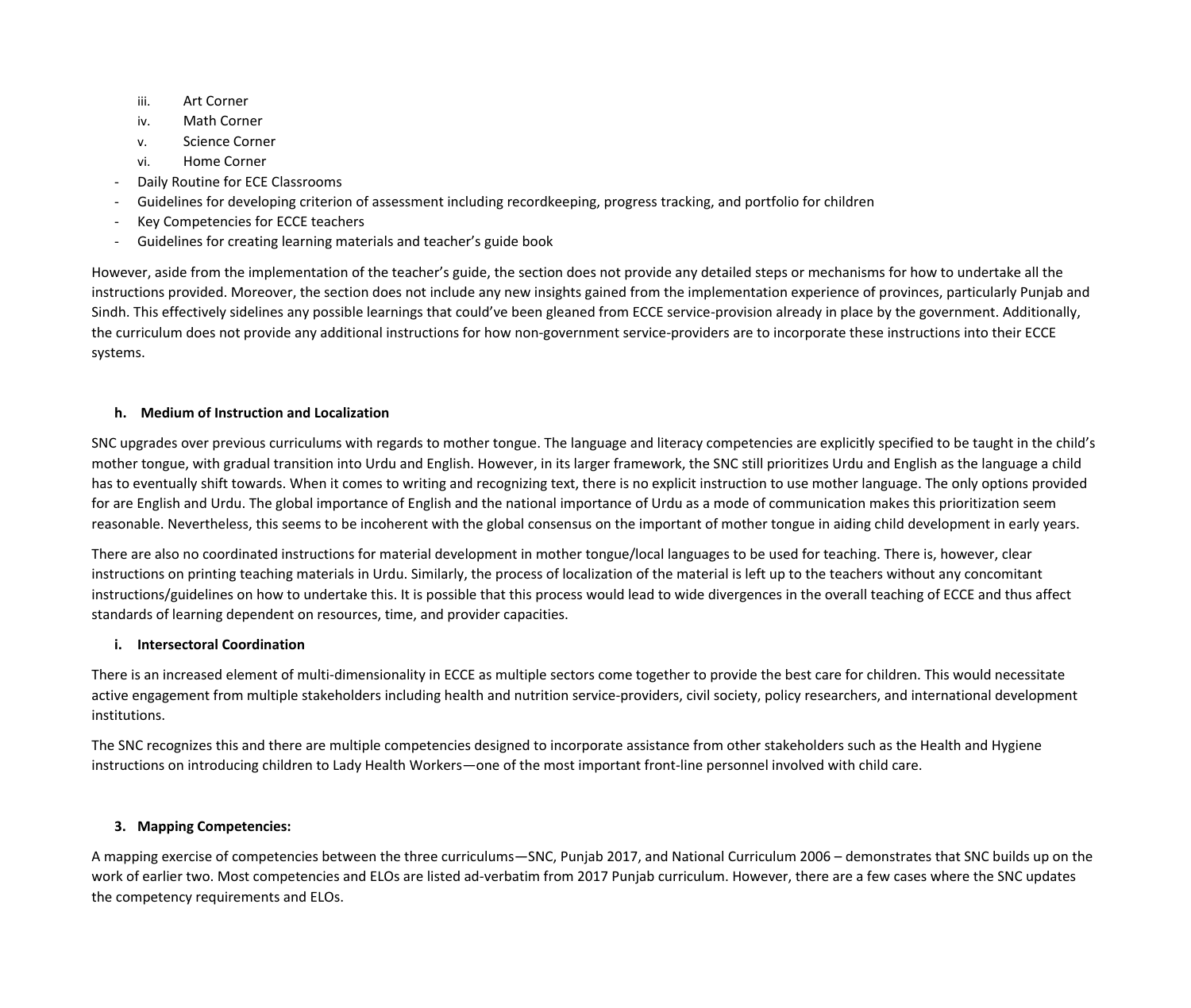The table below summarizes the mapping.

#### **a. Personal, Social, and Emotional Development**

The SNC updates significantly on the required competencies for this domain, while most of the ELOs remain the same.

- It upgrades the language for competency 1 by adding "positive sense of self-identity" as a key part of learning.
- As previously mentioned, it adds an inclusive element to competencies 2 and 3 by specifying differences in gender, ability, culture, language and ethnicity as something children should be aware of and respect and appreciate.
- The domain also has two additional competencies on citizenship and ethical values (honesty, inner accountability, social justice etc.)
- However, it does not have any explicit SLO related to prejudice and/or discrimination.

| <b>Personal, Social, and Emotional Development</b>                                                                                                                                                                                                                                    |                                                                                                                        |                                                                                                                                                                                                  |                                                                                                                                                                           |
|---------------------------------------------------------------------------------------------------------------------------------------------------------------------------------------------------------------------------------------------------------------------------------------|------------------------------------------------------------------------------------------------------------------------|--------------------------------------------------------------------------------------------------------------------------------------------------------------------------------------------------|---------------------------------------------------------------------------------------------------------------------------------------------------------------------------|
| <b>Single National Curriculum 2020</b>                                                                                                                                                                                                                                                | <b>National Curriculum 2006</b>                                                                                        | <b>Punjab ECCE Curriculum 2017</b>                                                                                                                                                               | Sindh ECCE Curriculum 2018<br>(contains competencies for both 3-<br>4 and 4-5 years)                                                                                      |
| Children will develop an<br>understanding of their likes, dislikes,<br>strengths, emotions and self-<br>grooming, decision making and<br>problem-solving skills. Children will<br>further enhance their positive sense<br>of self-identity and see themselves<br>as capable learners. | Children will develop an<br>understanding of their likes,<br>dislikes, strengths, and<br>emotions.                     | Children will develop an<br>understanding of their likes, dislikes,<br>strengths, emotions and self-<br>grooming.                                                                                | Children will develop an<br>understanding of their likes, dislikes,<br>strengths, emotions and<br>perspectives and will welcome<br>differences.                           |
| Children will be willing to share and<br>work in collaboration with their<br>peers, teachers, family members and<br>neighbors, regardless of any<br>differences, such as, in gender,<br>ability, culture, language and<br>ethnicity.                                                  | Children will be willing to share<br>and work in collaboration with<br>their peers, teachers, family and<br>neighbors. | Children will be willing to share and<br>work in collaboration with their peers,<br>teachers, family and neighbors<br>regardless of gender.                                                      | Children will be willing to share and<br>work in collaboration with their<br>peers, teachers, family and<br>neighbors.                                                    |
| Children will learn about and<br>appreciate their heritage and culture<br>and develop acceptance, respect and<br>appreciation for the diversity of<br>cultures and languages.                                                                                                         | Children will develop an<br>appreciation for the diversity of<br>people around them.                                   | Children will develop an appreciation<br>for the diversity of people around<br>them.                                                                                                             | Children will honor diversity and will<br>be willing to collaborate and live in<br>peace and harmony.                                                                     |
| Children will develop an<br>understanding of their own religious<br>values and practices as well as<br>respect for others' religious values<br>and practices, with acceptance and<br>appreciation for the differences that<br>exist.                                                  | Children will be aware of their<br>own religion and basic religious<br>values and practices.                           | Children will develop an<br>understanding of their own religious<br>values and practices as well as the<br>appreciation, respect and acceptance<br>for others' religious values and<br>practices | Children will be aware of their own<br>religion and that of others.<br>Children will recognize unfairness in<br>ideas and develop the self-<br>confidence to stand up for |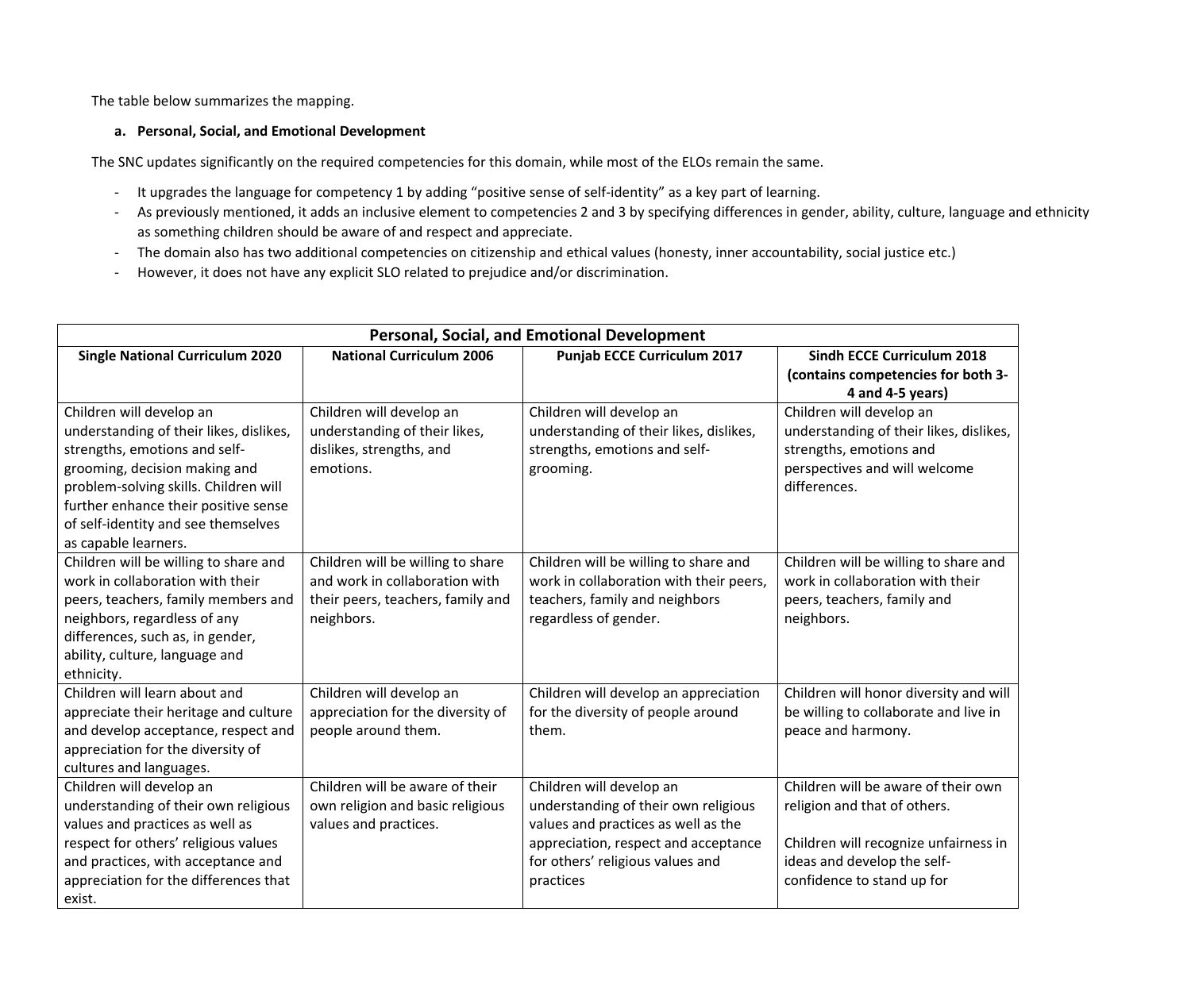|                                       |                                   |                                       | themselves and others against<br>prejudice and discrimination. |
|---------------------------------------|-----------------------------------|---------------------------------------|----------------------------------------------------------------|
| Children will demonstrate a sense of  | Children will demonstrate a       | Children will demonstrate a sense of  | Children will demonstrate a sense of                           |
| responsibility for self and others in | sense of responsibility for self  | responsibility for self and others in | responsibility for self and others in                          |
| class, school, home and               | and others in class, school, home | class, school, home and               | class, school, home and                                        |
| neighborhood.                         | and neighborhoods.                | neighborhood.                         | neighborhoods.                                                 |
| N/A                                   | Children will learn about and     | Children will learn about and         | Children will learn about and                                  |
|                                       | appreciate heritage and culture   | appreciate heritage and culture of    | appreciate heritage and culture of                             |
|                                       | of their own family, their peers  | their own family, their peers and     | their own family, their peers and                              |
|                                       | and neighbours.                   | neighbours.                           | neighbours.                                                    |
| Children will use common courtesy     | N/A                               | Children will use common courtesy     | N/A                                                            |
| expressions like greetings, please,   |                                   | expressions like greetings, please,   |                                                                |
| welcome, thank you, sorry, excuse     |                                   | thank you, sorry, excuse me.          |                                                                |
| me.                                   |                                   |                                       |                                                                |
| Children will learn and develop a     | N/A                               |                                       | N/A                                                            |
|                                       |                                   | N/A                                   |                                                                |
| sense of citizenship.                 |                                   |                                       |                                                                |
| Children will develop and             | N/A                               | N/A                                   | N/A                                                            |
| demonstrate ethical and moral         |                                   |                                       |                                                                |
| values such as honesty, inner         |                                   |                                       |                                                                |
| accountability, social justice,       |                                   |                                       |                                                                |
| empathy, compassion and respect.      |                                   |                                       |                                                                |
| N/A                                   | N/A                               | N/A                                   | Children will develop a unique sense                           |
|                                       |                                   |                                       | of identity and honor their own                                |
|                                       |                                   |                                       | uniqueness and that of others                                  |
| N/A                                   | N/A                               | N/A                                   | Children will be aware of and                                  |
|                                       |                                   |                                       | display social skills in play and other                        |
|                                       |                                   |                                       | contexts                                                       |

# **a. Language and Literacy**

The language domain for SNC follows up on the same competencies and ELOs offered in earlier curriculums.

| <b>Language and Literacy</b>           |                                     |                                            |                                                                                  |
|----------------------------------------|-------------------------------------|--------------------------------------------|----------------------------------------------------------------------------------|
| <b>Single National Curriculum 2020</b> | <b>National Curriculum 2007</b>     | <b>Punjab ECCE Curriculum 2017</b>         | <b>Sindh ECCE Curriculum 2018 (contains</b><br>competencies for both 3-4 and 4-5 |
|                                        |                                     |                                            | years)                                                                           |
| Children will engage confidently with  | Children will engage in             | Children will engage in conversation with  | Children will engage in conversation                                             |
| others using language in a variety of  | conversation with others and talk   | others and talk confidently about matters  | with others and talk confidently about                                           |
| ways for a variety of purposes and     | confidently about matters of        | of immediate and personal interest.        | matters of immediate and personal                                                |
| contexts.                              | immediate and personal interest.    |                                            | interest.                                                                        |
| Children will describe objects, events | Children will describe objects,     | Children will describe objects, events and | Children will describe objects, every day,                                       |
| and their plans for the day.           | events and their plans for the day. | their plans for the day.                   | events and their plans for the day.                                              |
|                                        |                                     |                                            | Children will express their needs,                                               |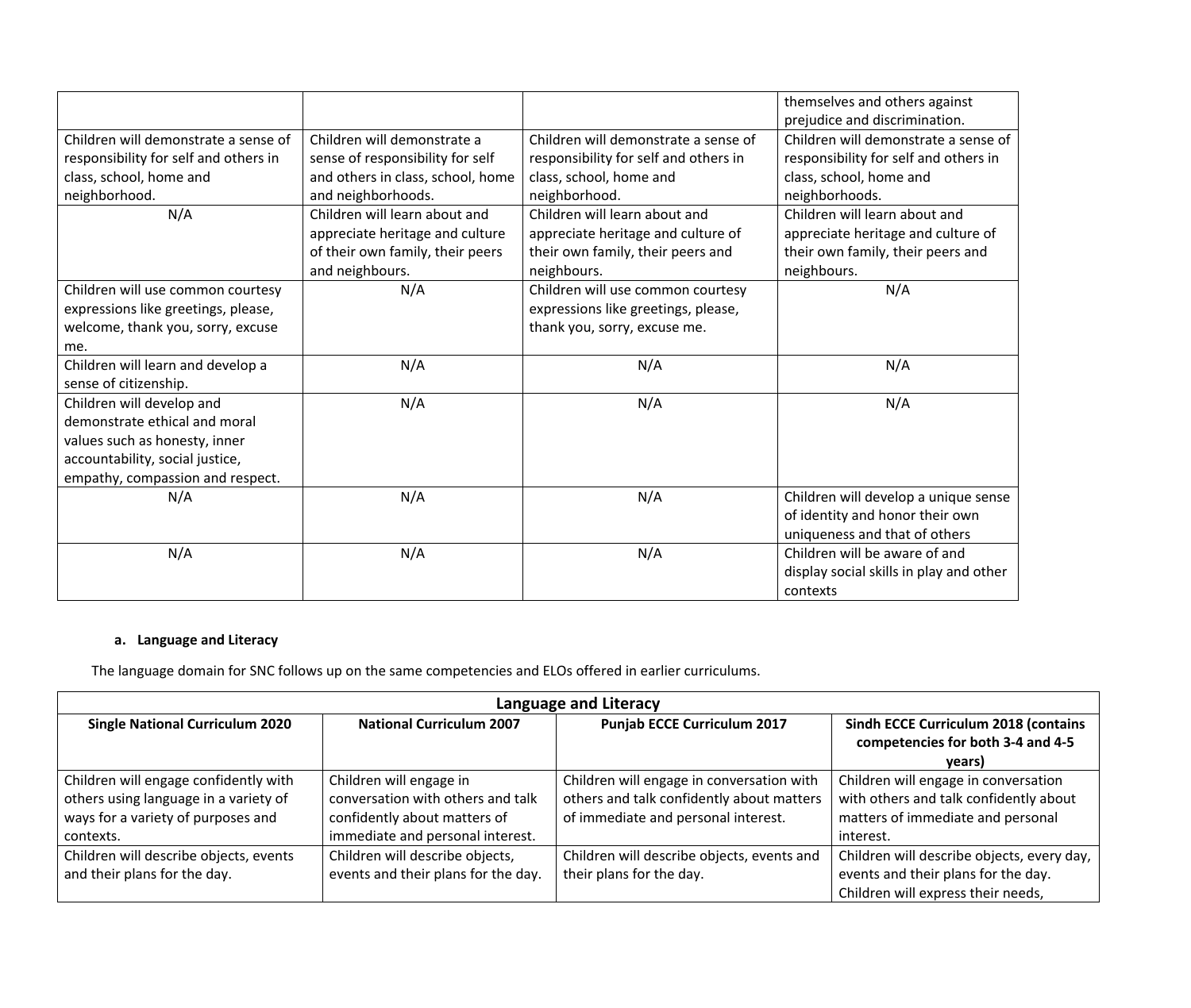|                                          |                                          |                                              | feelings, ideas, opinions, and<br>preferences. |
|------------------------------------------|------------------------------------------|----------------------------------------------|------------------------------------------------|
| Children will enjoy listening to stories | Children will enjoy listening to         | Children will enjoy listening to stories and | Children will enjoy listening to stories       |
| and poems/rhymes and make up their       | stories and poems/rhymes and             | poems/rhymes and make up their own           | and poems/rhymes and make up their             |
| own stories and rhymes.                  | make up their own stories and<br>rhymes. | stories and rhymes.                          | own stories and rhymes.                        |
| Children will enjoy age appropriate      | Children will enjoy books and            | Children will enjoy age appropriate books    |                                                |
| books and handle them carefully.         | handle them carefully.                   | and handle them carefully.                   |                                                |
| Children will understand how books are   | Children will understand how             | Children will understand how books are       | Children will understand how to follow         |
| organized.                               | books are organized.                     | organized.                                   | books in different languages and how a         |
|                                          |                                          |                                              | book is organized.                             |
|                                          |                                          |                                              | Children will read simple words and            |
|                                          |                                          |                                              | identify text by reading books.                |
| Children will recognize letters and      | Children will recognize letters and      | Children will recognize letters and familiar | Children will recognize letters and            |
| familiar words in simple texts.          | familiar words in simple texts.          | words in simple texts.                       | familiar words in simple texts.                |
| Children will use pictures, symbols and  | Children will use pictures, symbols      | Children will use pictures, symbols and      | Children will use pictures, symbols and        |
| familiar letters and words to            | and familiar letters to                  | familiar letters and words to                | familiar letters and words to                  |
| communicate meaning, show                | communicate meaning, show                | communicate meaning, show awareness          | communicate to express their creativity        |
| awareness of some (symbols, letters      | awareness of some of the different       | of some (symbols, letters and words), for    | and imagination.                               |
| and words), for the different purposes   | purposes of writing.                     | the different purposes of writing.           | Children will write to communicate             |
| of writing.                              |                                          |                                              | meaning, showing an awareness of               |
|                                          |                                          |                                              | some of the different purposes of              |
|                                          |                                          |                                              | writing.                                       |
|                                          |                                          |                                              | Children will read simple text, recognize      |
|                                          |                                          |                                              | familiar words from the text and making        |
|                                          |                                          |                                              | rhyming words.                                 |
|                                          |                                          |                                              |                                                |

# **b. Basic Mathematical Concepts**

While the SNC follows the same set of competencies as earlier curriculums, in a couple of cases it significantly downgrades the ELOs.

- The expected understanding for quantity is shifted from 0-100 in Punjab Curriculum to 0-50 in SNC. The ELOs are updated accordingly.

| <b>Basic Mathematical Concepts</b>     |                                       |                                                |                                                                                  |
|----------------------------------------|---------------------------------------|------------------------------------------------|----------------------------------------------------------------------------------|
| <b>Single National Curriculum 2020</b> | <b>National Curriculum 2007</b>       | <b>Punjab ECCE Curriculum 2017</b>             | <b>Sindh ECCE Curriculum 2018 (contains</b><br>competencies for both 3-4 and 4-5 |
|                                        |                                       |                                                | vears)                                                                           |
| Children will develop basic logical,   | Children will demonstrate an          | Children will develop basic logical, critical, | Children will demonstrate an                                                     |
| critical, creative and problem-solving | understanding of the different        | creative and problem-solving skills by         | understanding of the different attributes                                        |
| skills by demonstrating an             | attributes of objects, such as color, | demonstrating an understanding of the          | of objects, such as color, size, weight                                          |
| understanding of the different         | size, weight and texture, and         | different attributes of objects, such as       | and texture, and match, sequence and                                             |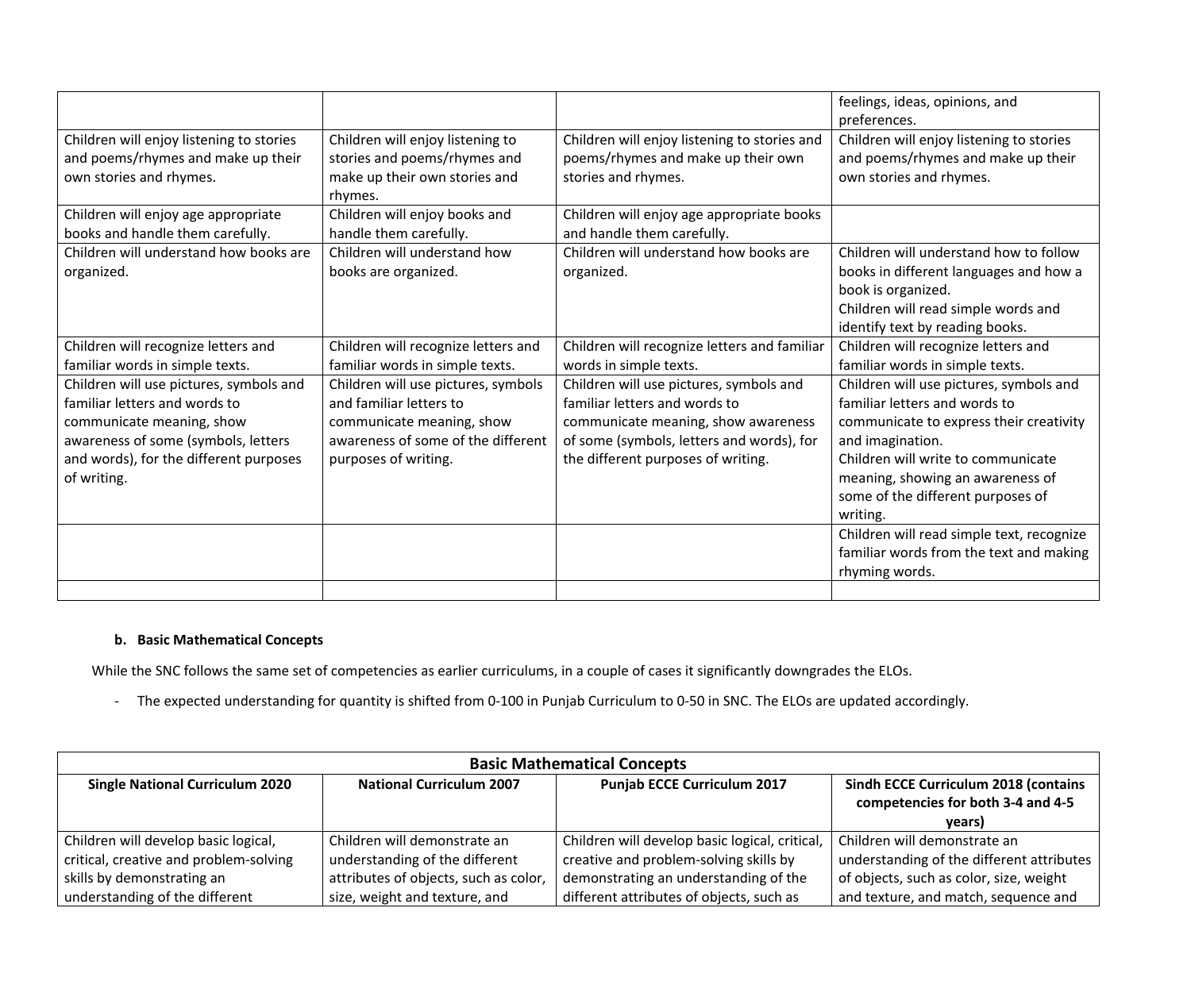| attributes of objects (such as color, size, | match, sequence and classify         | color, size, weight and texture, and      | classify objects based on one/two         |
|---------------------------------------------|--------------------------------------|-------------------------------------------|-------------------------------------------|
|                                             |                                      |                                           |                                           |
| weiht and texture) and match,               | objects based on one/two             | match, sequence and classify objects      | attributes. They will also engage in      |
| sequence, sort and classify objects         | attributes. They will also engage in | based on one/two attributes.              | pattern-seeking and pattern-making        |
| based on one/two attributes.                | pattern-seeking and pattern-         |                                           | using different attributes of objects.    |
|                                             | making using different attributes    |                                           |                                           |
|                                             | of objects.                          |                                           |                                           |
| Children will develop a basic               | Children will develop a basic        | Children will develop a basic             | Children will develop an understanding    |
| understanding of quantity, counting up      | understanding of quantity,           | understanding of quantity, counting up to | of quantity, counting up to 100 and       |
| to 50 and simple number operations of       | counting from 0-9 and of simple      | 100 and simple number operations of 0-9.  | simple number operations.                 |
| $0-9.$                                      | number operations.                   |                                           |                                           |
| Children will recognize basic               | Children will recognize basic        | Children will recognize basic geometrical | Children will recognize basic geometrical |
| geometrical shapes and the position of      | geometrical shapes and the           | shapes and the position of objects in     | shapes and the position of objects in     |
| objects in relation to each other and       | position of objects in relation to   | relation to each other.                   | relation to each other.                   |
| surroundings                                | each other.                          |                                           |                                           |
| Children will develop an understanding      | Children will develop an             | Children will develop an understanding of | Children will develop an understanding    |
| of measurement.                             | understanding of measurement.        | measurement.                              | of measurement.                           |
| N/A                                         | N/A                                  | N/A                                       | Children will develop and understanding   |
|                                             |                                      |                                           | of handling data.                         |

## **c. World Around Us**

The SNC develops significantly this domain.

- There is an additional competency and subsequent ELOs on recognizing the difference between living and non-living things.
- There is an additional competency on the introduction to uses of basic types of technology. Given the increased prevalence of tech-based learning, particularly after COVID-19, this is an important competency to have and is accompanied by a set of ELOs. However, there is no indication for how this competency could successfully be implemented in practice.

| <b>World Around Us</b>                                                |                                                 |                                                                    |                                                                                            |
|-----------------------------------------------------------------------|-------------------------------------------------|--------------------------------------------------------------------|--------------------------------------------------------------------------------------------|
| <b>Single National Curriculum 2020</b>                                | <b>National Curriculum 2007</b>                 | <b>Punjab ECCE Curriculum 2017</b>                                 | <b>Sindh ECCE Curriculum 2018 (contains</b><br>competencies for both 3-4 and 4-5<br>years) |
| Children will develop an understanding                                | Children will develop an                        | Children will develop an understanding of                          | Children will develop an understanding                                                     |
| of how families are important and talk<br>about their family history. | understanding of how families are<br>important. | how families are important and talk about<br>their family history. | of how families are important.                                                             |
| Children will develop an understanding                                | Children will develop an                        | Children will develop an understanding of                          | Children will develop an understanding                                                     |
| of the people and places around them.                                 | understanding of the people and                 | the people and places around them.                                 | of their surroundings including people                                                     |
|                                                                       | places around them.                             |                                                                    | and places around them.                                                                    |
| Children will recognize the differences                               | N/A                                             | N/A                                                                | N/A                                                                                        |
| between living and non-living things.                                 |                                                 |                                                                    |                                                                                            |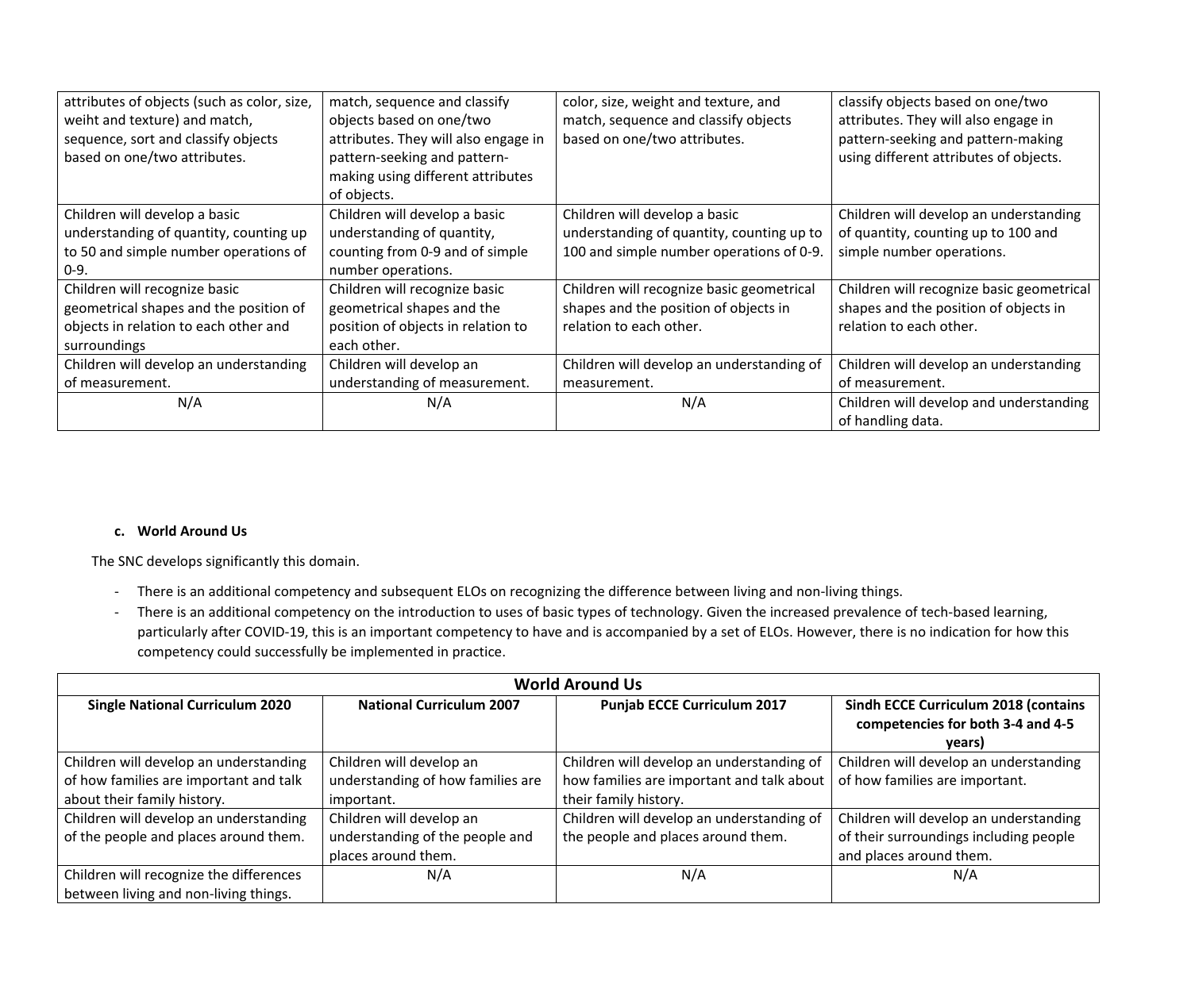| Children will recognize the plants and    | Children will recognize the plants | Children will recognize the plants and     | Children will recognize the plants and    |
|-------------------------------------------|------------------------------------|--------------------------------------------|-------------------------------------------|
| animals in their environment and          | and animals in their environment   | animals in their environment and explore   | animals in their environment and          |
| explore their basic features and habitat. | and explore their basic features   | their basic features and habitat.          | explore their basic features and habitat. |
|                                           | and habitat.                       |                                            | Children will develop an understanding    |
|                                           |                                    |                                            | of the plants and animals and the need    |
|                                           |                                    |                                            | to care for and respect the environment.  |
| Children will observe the weather and     | Children will observe the weather  | Children will observe the weather and      | Children will observe the weather and     |
| develop understanding of the seasons      | and develop an understanding of    | develop an understanding of the seasons    | develop an understanding of the           |
| and their significance to people.         | the seasons and their significance | and their significance to people.          | seasons and their significance to people. |
|                                           | to people.                         |                                            |                                           |
| Children will develop a caring attitude   | Children will develop a caring     | Children will develop a caring attitude    | Children will demonstrate an              |
| towards the environment.                  | attitude towards the environment.  | towards the environment.                   | understanding of natural and built        |
|                                           |                                    |                                            | environment and develop a caring          |
|                                           |                                    |                                            | attitude towards the environment.         |
| Children will recognize and identify      | N/A                                | Children will recognize and identify       | Children will demonstrate an              |
| natural resources and physical features   |                                    | natural resources and physical features of | understanding of natural and built        |
| of Earth.                                 |                                    | Earth.                                     | environment and develop a caring          |
|                                           |                                    |                                            | attitude towards the environment.         |
| Children will be able to explore and use  | N/A                                | N/A                                        | N/A                                       |
| basic types of technology.                |                                    |                                            |                                           |
| N/A                                       | N/A                                | N/A                                        | Children will develop an understanding    |
|                                           |                                    |                                            | of how people contribute to their         |
|                                           |                                    |                                            | communities in different ways.            |
| N/A                                       | N/A                                | N/A                                        | Children will develop an understanding    |
|                                           |                                    |                                            | of their rights and responsibilities in   |
|                                           |                                    |                                            | order to participate in society.          |
| N/A                                       | N/A                                | N/A                                        | Children will demonstrate an awareness    |
|                                           |                                    |                                            | that people in society are                |
|                                           |                                    |                                            | interdependent on each other, and that    |
|                                           |                                    |                                            | rights and duties should be upheld.       |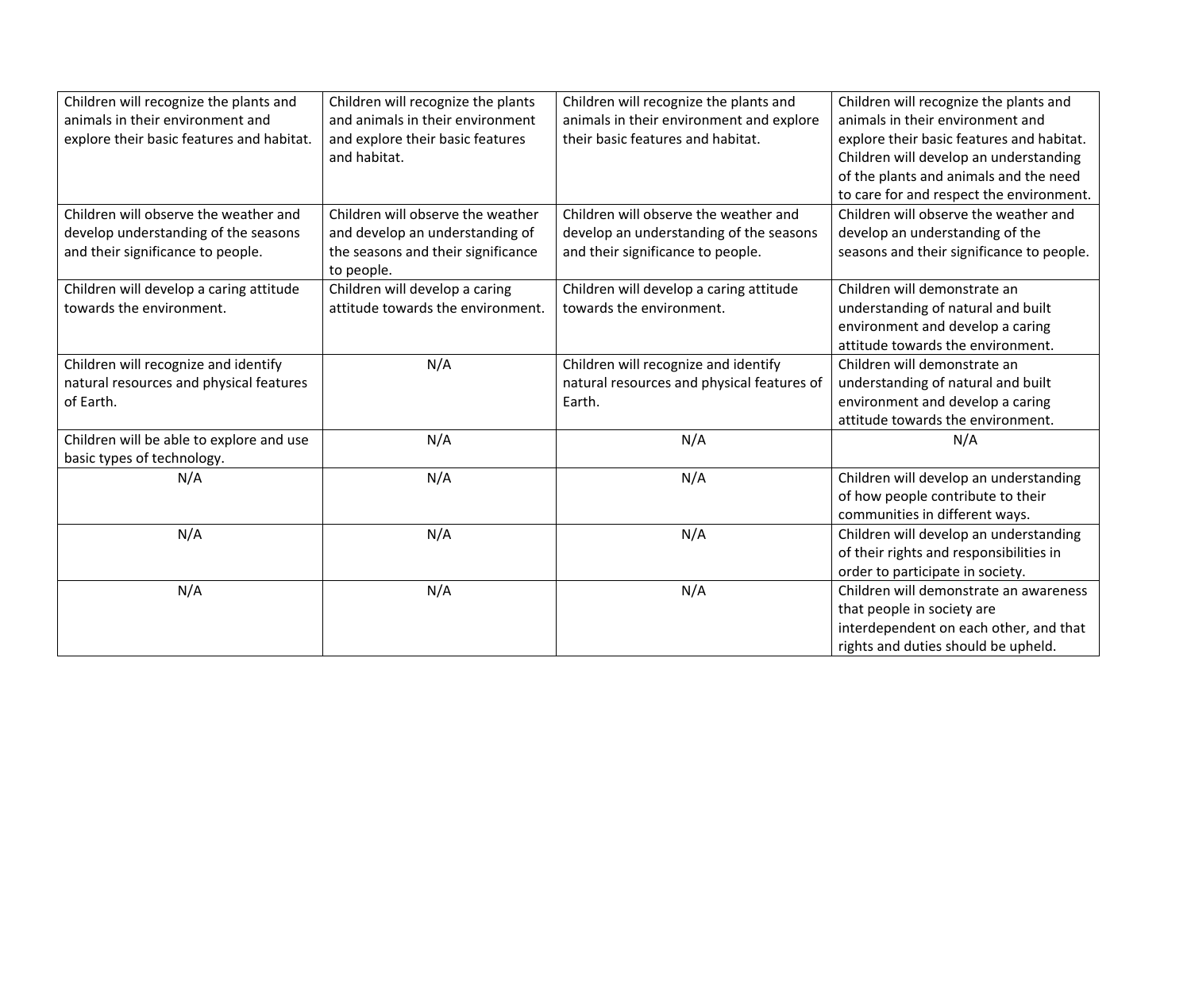## **d. Physical Development and Health, Hygiene and Safety**

Given the onset of COVID-19 and increased understanding of the crucial domain of physical development for children, the range of competencies to be achieved in SNC has to be wide and holistic. However, while the SNC follows the same competencies and ELOs and 2017 Punjab, it does not add anything new.

| Physical Development and Health, Hygiene and Safety |                                     |                                             |                                             |
|-----------------------------------------------------|-------------------------------------|---------------------------------------------|---------------------------------------------|
| <b>Single National Curriculum 2020</b>              | <b>National Curriculum 2007</b>     | <b>Punjab ECCE Curriculum 2017</b>          | <b>Sindh ECCE Curriculum 2018 (contains</b> |
|                                                     |                                     |                                             | competencies for both 3-4 and 4-5           |
|                                                     |                                     |                                             | years)                                      |
| Children will develop a sense of balance,           | Children will develop a sense of    | Children will develop a sense of balance,   | Children will develop a sense of balance,   |
| agility and coordination.                           | balance, agility and coordination.  | agility and coordination.                   | agility and coordination.                   |
| Children will have increased hand-eye               | Children will have increased hand-  | Children will have increased hand-eye       | Children will have increased hand-eye       |
| coordination and the ability to handle              | eye coordination and the ability to | coordination and the ability to handle      | coordination and the ability to handle      |
| tools and materials effectively.                    | handle tools and materials          | tools and materials effectively.            | tools and materials effectively.            |
|                                                     | effectively.                        |                                             |                                             |
| Children will develop sensory motor                 | N/A                                 | Children will develop sensory motor skills. | N/A                                         |
| skills.                                             |                                     |                                             |                                             |
| Children will develop an understanding              | Children will develop an            | Children will develop an understanding of   | Children will develop an understanding      |
| of the importance of healthy, safe, and             | understanding of the importance     | the importance of safe, hygienic            | of the importance of safe, hygienic         |
| hygienic practices.                                 | of safe, hygienic practices.        | practices.                                  | practices.                                  |
| Children will develop an understanding              | N/A                                 | Children will develop an understanding of   | N/A                                         |
| of personal safety and security.                    |                                     | personal safety and security.               |                                             |

## **e. Creative/Visual Arts**

Similar to the physical and health domain, the creative/visual arts also follow the same competencies and ELOs set by earlier curriculum. This is a particularly missed opportunity considering how far creative arts domain can match with the concept of play-based learning.

| <b>Creative/Visual Arts</b>              |                                       |                                            |                                             |
|------------------------------------------|---------------------------------------|--------------------------------------------|---------------------------------------------|
| <b>Single National Curriculum 2020</b>   | <b>National Curriculum 2007</b>       | <b>Punjab ECCE Curriculum 2017</b>         | <b>Sindh ECCE Curriculum 2018 (contains</b> |
|                                          |                                       |                                            | competencies for both 3-4 and 4-5           |
|                                          |                                       |                                            | years)                                      |
| Children will express themselves         | Children will express themselves      | Children will express themselves through   | Children will express themselves            |
| through the use of drawings and colors.  | through the use of drawing and        | the use of drawing and colors.             | through the use of drawing and              |
|                                          | colors.                               |                                            | coloring.                                   |
| Children will work with a variety of low | Children will work with a variety of  | Children will work with a variety of low   | Children will work with a variety of low    |
| cost and no cost/waste material to       | low cost and waste material to        | cost and waste material to create craft    | cost and waste material to create craft     |
| create craft project of their choice.    | create craft project of their choice. | project of their choice.                   | projects of their choice.                   |
| Children will experiment with a variety  | Children will experiment with a       | Children will experiment with a variety of | Children will experiment with a variety     |
| of materials to represent their          | variety of materials to represent     | materials to represent their observations  | of materials to represent their             |
| observations and imagination, in the     | their observations and imagination,   | and imagination, in the form of            | observations and imaginations, in the       |
| form of models/sculptures.               | in the form of models/sculptures.     | models/sculptures.                         | form of models/sculptures.                  |